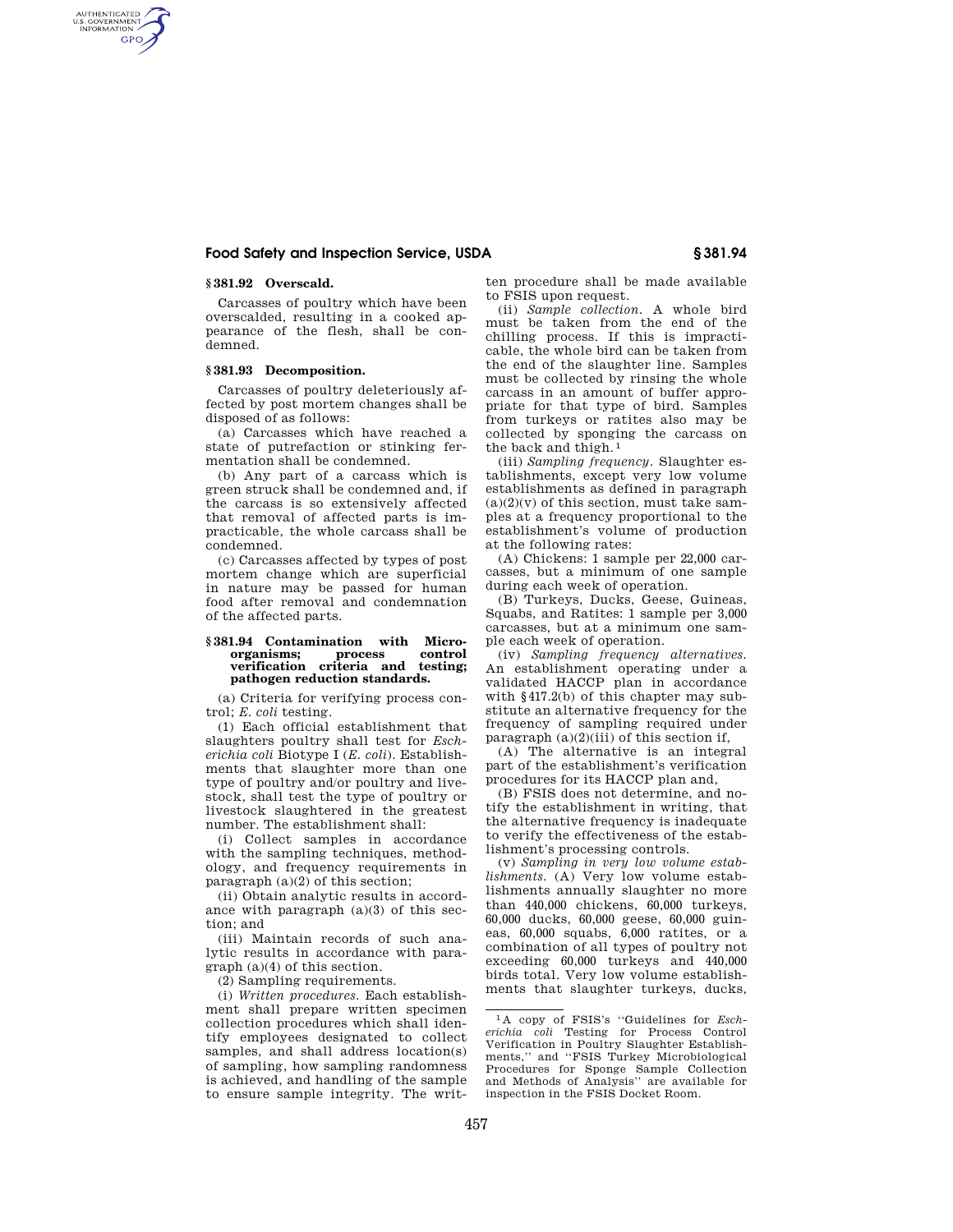geese, guineas, squabs, or ratites in the largest number must collect at least one sample during each week of operation after June 1 of each year, and continue sampling at a minimum of once each week the establishment operates until June of the following year or until 13 samples have been collected, whichever comes first.

(B) Upon the establishment's meeting<br>ne requirements of paragraph the requirements of paragraph  $(a)(2)(v)(A)$  of this section, weekly sampling and testing is optional, unless changes are made in establishment facilities, equipment, personnel or procedures that may affect the adequacy of existing process control measures, as determined by the establishment or by<br>FSIS. FSIS determinations that determinations that changes have been made requiring resumption of weekly testing shall be provided to the establishment in writing.

(3) *Analysis of samples.* Laboratories may use any quantitative method for analysis of *E. coli* that is approved as an AOAC Official Method of the AOAC International (formerly the Association of Official Analytical Chemists) 2 or approved and published by a sci-

# **§ 381.94 9 CFR Ch. III (1–1–10 Edition)**

entific body and based on the results of a collaborative trial conducted in accordance with an internationally recognized protocol on collaborative trials and compared against the three tube Most Probable Number (MPN) method and agreeing with the 95 percent upper and lower confidence limit of the appropriate MPN index.

(4) *Recording of test results.* The establishment shall maintain accurate records of all test results, in terms of CFU/ml of rinse fluid. Results shall be recorded onto a process control chart or table showing at least the most recent 13 test results, by type of poultry slaughtered. Records shall be retained at the establishment for a period of 12 months and shall be made available to FSIS upon request.

(5)(i) *Criteria for Evaluation of test results.* An establishment is operating within the criteria when the most recent *E. coli* test result does not exceed the upper limit (M), and the number of samples, if any, testing positive at levels above (m) is three or fewer out of the most recent 13 samples (n) taken, as follows:

| Types of poultry | Lower limit of<br>marginal range | Upper limit of<br>marginal range<br>(M) | Number of<br>samples<br>tested (n) | Maximum<br>number per-<br>mitted in mar-<br>ginal range (c) |
|------------------|----------------------------------|-----------------------------------------|------------------------------------|-------------------------------------------------------------|
|                  | 1100                             | 11.000                                  | 13                                 | 3                                                           |
|                  | *NA                              | *NA                                     | *NA                                | *NA                                                         |
| <b>Ducks</b>     | *NA                              | *NA                                     | *NA                                | *NA                                                         |
| Geese            | *NA                              | *NA                                     | *NA                                | *NA                                                         |
| Guineas          | *NA                              | *NA                                     | *NA                                | *NA                                                         |
| Squabs           | *NA                              | *NA                                     | *NA                                | *NA                                                         |
| Ratites          | *NA                              | *NA                                     | *NA                                | *NA                                                         |

TABLE 1—EVALUATION OF E. COLI TEST RESULTS

1 CFU/ml.

Values will be added upon completion of data collection programs.

(ii) For types of poultry appearing in paragraph  $(a)(5)(1)$  Table 1 of this section that do not have m/N criteria, establishments shall evaluate *E. coli* test results using statistical process control techniques.

(6) *Failure to meet criteria.* Test results that do not meet the criteria described in paragraph (a)(5) of this section are an indication that the establishment may not be maintaining process controls sufficient to prevent fecal contamination. FSIS shall take further action as appropriate to ensure that all applicable provisions of the law are being met.

(7) *Failure to test and record.* Inspection will be suspended in accordance

 $2A$  copy of the current edition/revision of the "Official Methods of  $AOAC$  Inter-''Official Methods of AOAC International,'' 16th edition, 3rd revision, 1997, is on file with the Director, Office of the Fed-

eral Register, and may be purchased from the Association of Official Analytical Chemists International, Inc., 481 North Frederick Ave., Suite 500, Gaithersburg, MD 20877–2417.